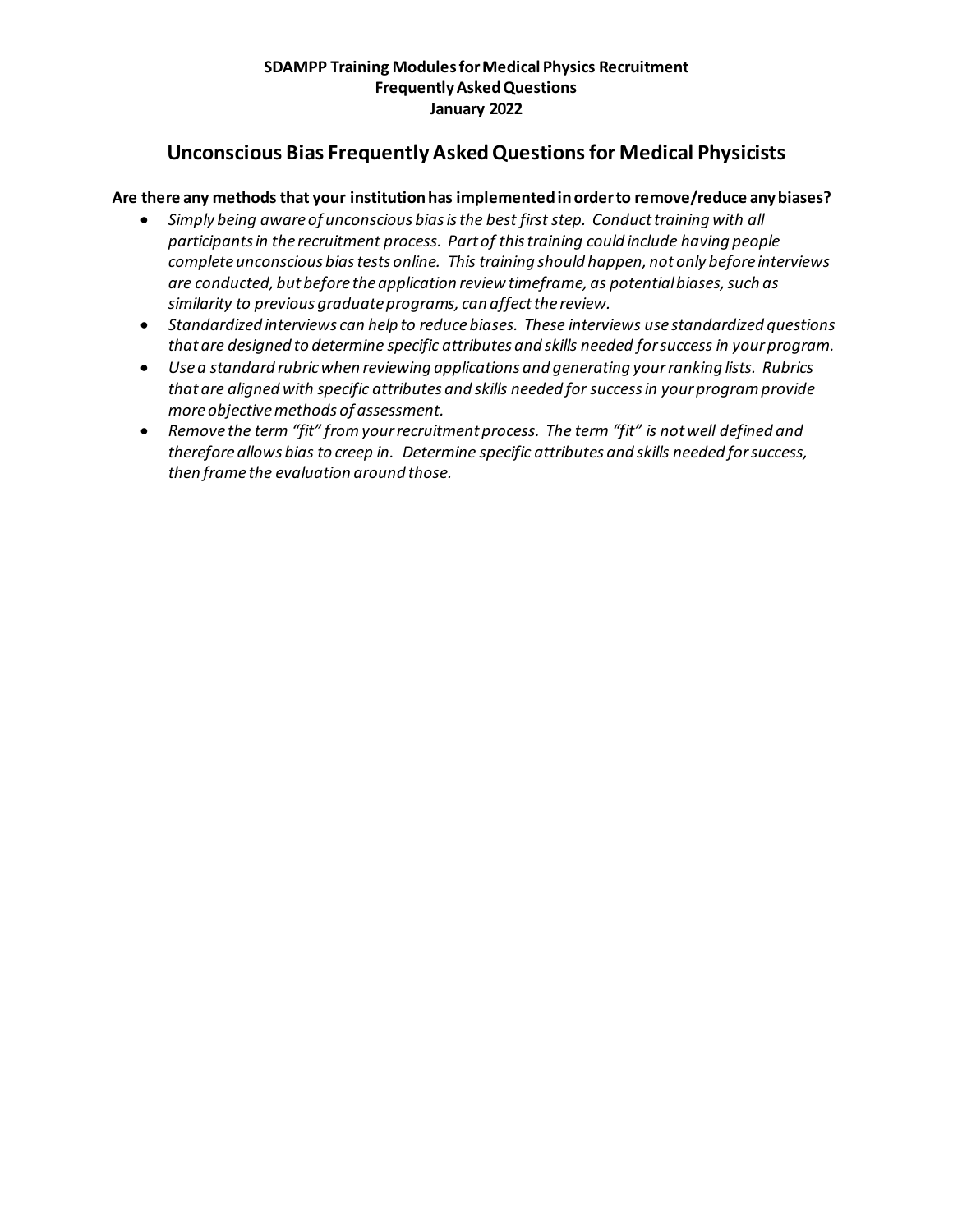# **Equal Employment Opportunity Commission Frequently Asked Questions for Medical Physicists**

## **Would it be the panelist's recommendation to AAPM to stop collecting/reporting gender, DOB, demographics, and/or visa/residency status in the MP-RAP?**

- *There are valid and useful reasons to collect demographic information in order for an individual institution to auditfor discriminatory acts or to track diversity goals. Visa and residency status may be required by certain programs that can only offer specific types of visa assistance.*
- *In order to reduce unconscious bias, programs can attempt to blind the application packet of such information. It is a recommendation of the panelists that MP-RAP develop tools that allow institutions to configure what information they want to see/hide.*

**If there are valid reasons for collecting information such as gender, DOB, demographics, and/or visa/residency status, why aren't other EEOC protected identifiers (e.g. sexual orientation, gender identity, disabilities, religion), collected by the MP-RAP to evaluate for discriminatory acts in the Match?** 

• *It's not a defined role of MP-RAP to evaluate for discriminatory acts but up to individual institutions. There is a moving line between what applicants are comfortable sharing as part of their applications and what institutions may be interested in tracking as it relates to evaluating diversity.*

# **Are we allowed to take apart the application and remove the page with that information (race, gender, etc.)**

- *There is no rule against removing pages with demographic information from the application.*
- *In order to reduce unconscious bias, programs can attempt to blind the application packet of such information.*

## **How would you respond if an applicant, during interviews, says they have young kids and asks about daycare options? Do you talk about your own kids now?**

- *Evaluate the context in which the question was asked. If it was asked in a group setting, other applicants may feel pressured to engage in a discussion about kids, so we recommend to either refer the applicant to a neutral party or defer answering until one-on-one. If asked in a one-onone setting, you can answer the question, but we recommend steering the conversation back to topics specific to the medical physics training program.*
- *Providing resources to the applicants(eg part of a webpage or informational packet) about ancillary or additional benefits of the program, including daycare options, can reduce the chances of this question being asked during the interview.*

# **But I want to show that our workplace is family friendly by talking about my kids with applicants. Is that ok?**

• *We recommend against talking about your kids during interview activities. Keep in mind that some candidates don't or can't have kids, so this conversation topic may not demonstrate the same benefits of your program to everyone. Consider talking about other program benefits that would apply to all applicants, such as how your program values work/life balance and wellness.*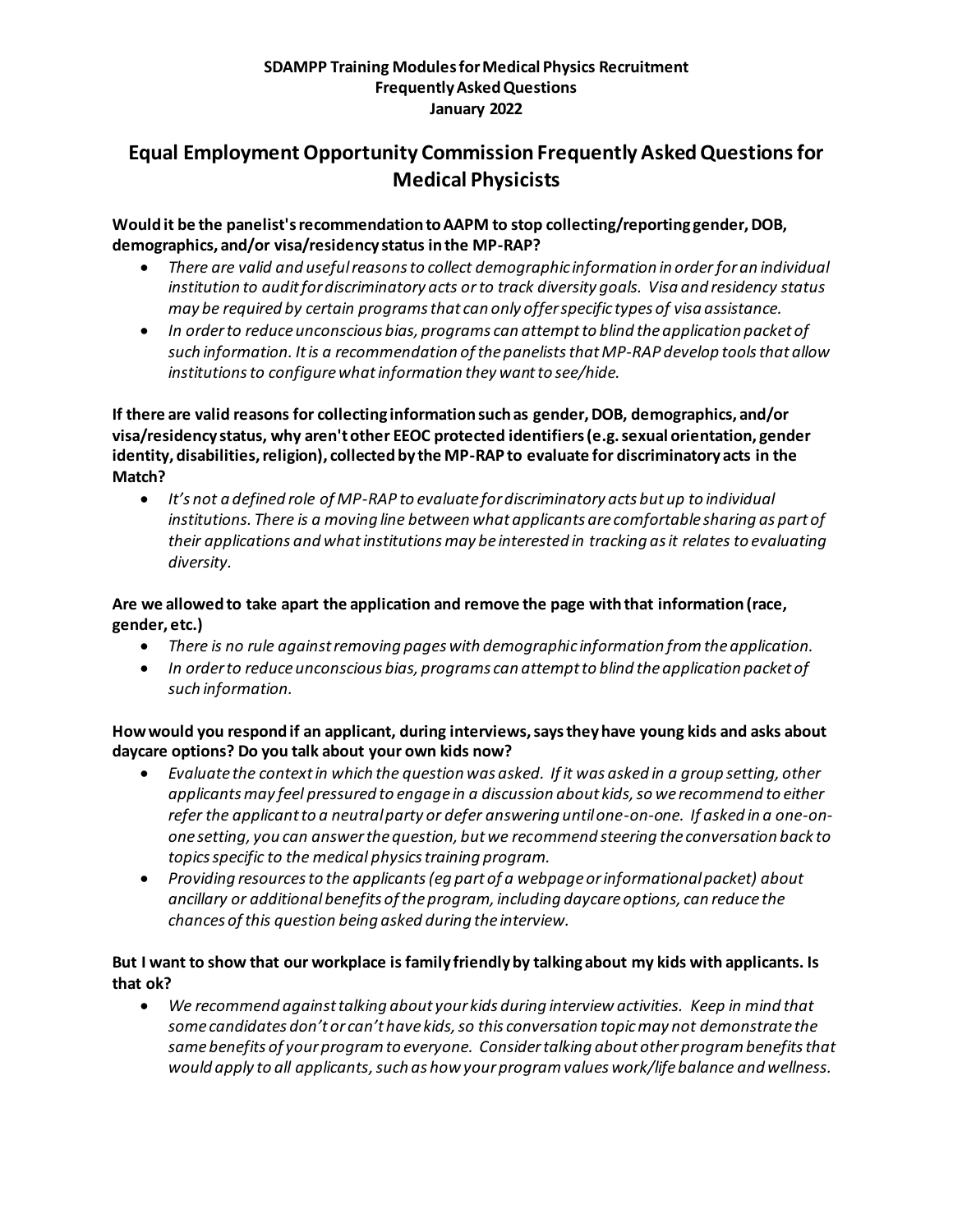#### **How do you respond to a colleague who says they are just trying to appear friendly by asking questions about the applicant's family?**

• *Remind the colleague that asking questions about the applicant's family increases both the risk and perception of illegal discrimination per EEOC rules. Even if the intent is benign, the applicant can still feel pressured to give information that they feel could be used against them. To avoid the impression of potential discrimination, it is advisable to avoid questions about an applicant's family. Since applicants may feel uncomfortable answering, those questions can reflect poorly on your program. With that possibility in mind, you can discuss with your colleague and appeal to the program's aim of recruiting the top applicant, which would likely be a shared goal with your colleague.*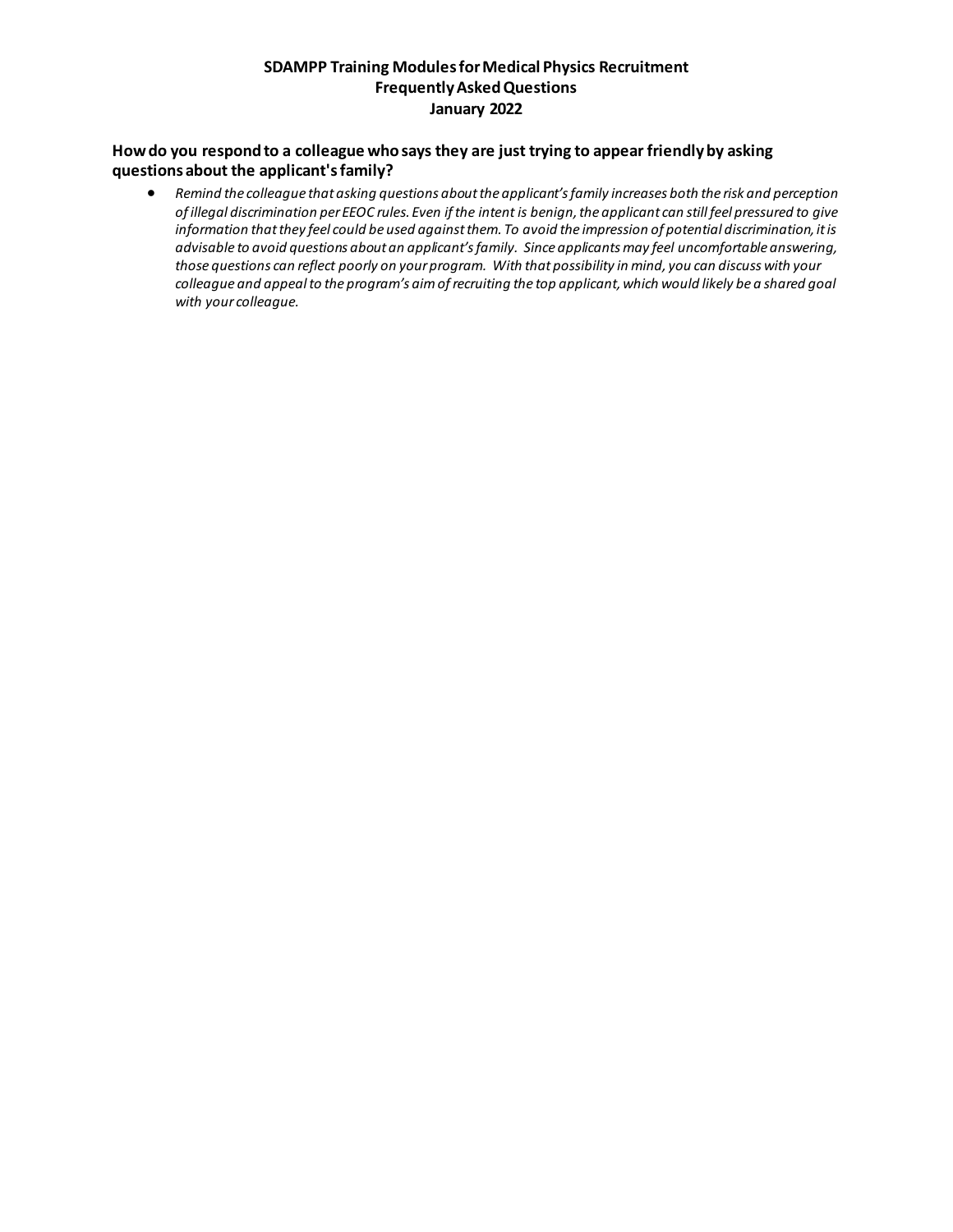# **Med Phys Match Rules Frequently Asked Questions for Medical Physicists**

**An interviewer at your institution likes to ask, "What are your top 3 programs?" in order to gauge the applicant's interest in the interviewer's program. Is this a violation of the MPM rules? What can be done to prevent these types of questions being asked?**

- *While the interviewer is not violating the MPM rules, we believe that the question doesn't follow the spirit of the rules and should be avoided. The applicant can interpret this question as the interviewer trying to work around the rules to find out their top programs on their ranking lists.*
- *This question could make the applicantfeel uncomfortable and/or perceive this question to be a violation. This situation can reflect poorly on your program.*
- *The MPM website recommends against trying to "game the system," meaning rankings should be performed according to how interested you are in the applicant, not how interested you think the applicantis in you. Therefore, trying to determine programs the applicant prefers over yours shouldn't impact your ranking list.*
- *Preventative measures can include:*
	- o *Conducting training on the MPM rules prior to interviews.*
	- o *During this training, discuss these types of "grey area" questions, e.g. where it might not be obvious to all parties whether these questions are allowed or whether the applicant could potentially interpret these questions as violations.*
	- o *Facilitate open discussion with program faculty and current residents. Encourage all participants in the interview process to report these types of situations. Encourage applicants to reach out to you or a neutral party, such as a program coordinator, if they experienced actual or perceived violations of MPM rules. This would allow these challenging "grey area" situations to be addressed and avoided in the future.*
	- o *Consider generating interview guidelines and requiring all parties participating in the interviews to attest to the guidelines. Potential consequences, such as eliminating participation in future recruitment activities, could also be delineated in the guidelines and adhered to.*

**A current postdoctoral fellow at your institution takes the applicants out for lunch and asks, "What other programs would you rank higher than this one?" in order to learn about other residency programs as he/she prepares to apply to residencies next year. Is this a violation of the MPM rules? What can be done to prevent these types of questions being asked?**

- The applicant was directly asked about details of their ranking list, so this is a violation of the *MPM rules. Even if the question was innocuous in intent, information about the applicant's ranking was solicited. If the postdoctoral fellow was not a part of the interview team, the applicant could still perceive this as a violation of the MPM rules because the applicantwould not know whether the solicited information would ultimately be used by the program.*
- *This scenario highlights the situation that actual and perceived violations of the MPM rules can come from anyone and at any time. The MPM rules apply at all times when interacting with applicants, including during informal times such as lunch, social events, informal zoom rooms, or the times in between interviews.*
- *Preventative measures can include:*
	- o *Training on the MPM rules with all individuals interacting with applicants, in addition to those conducting the formal interviews*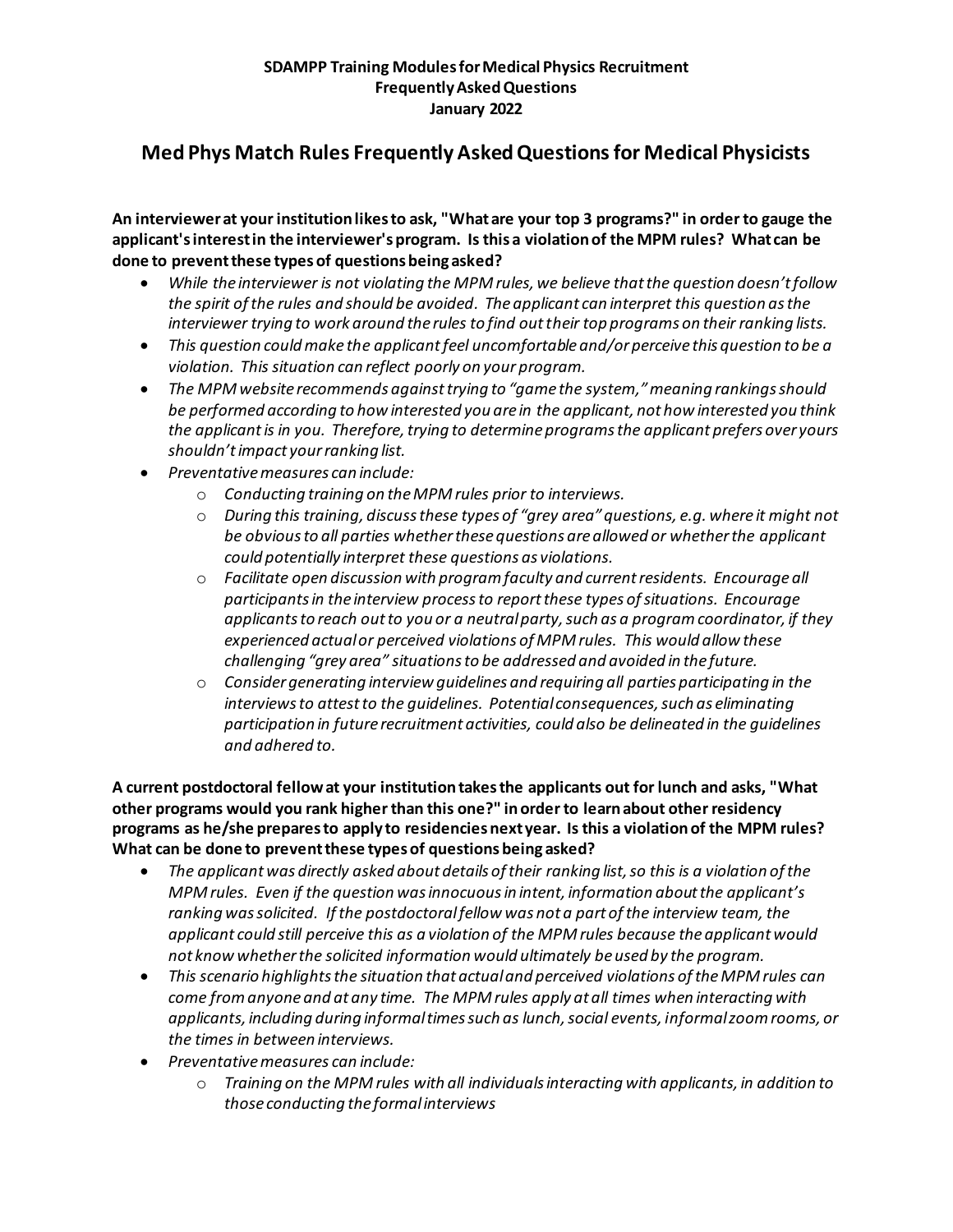- o *Facilitate open discussion with program faculty and current residents. Encourage all participants in the interview process to report these types of situations. Encourage applicants to reach out to you or a neutral party, such as a program coordinator, if they experienced actual or perceived violations of MPM rules. This would allow these situations to be addressed and avoided in the future.*
- o *Consider generating interview guidelines and requiring all parties participating in the interviews to attest to the guidelines. Potential consequences, such as eliminating participation in future recruitment activities, could also be delineated in the guidelines and adhered to.*

**While walking the applicant to their next interview, a physicist at your institution asks, "Where else are you interviewing?" in order to engage in small talk. Is this a violation of the MPM rules? What can you do to prevent these types of questions being asked?**

- *While the physicist is not violating the MPM rules, we recommend avoiding this question. Even if the question was innocuous in intent and in an informal setting, the applicant can interpret this question as the interviewer trying to work around the rules to find out other programs that might appear on their ranking lists.*
- *This question could make the applicantfeel uncomfortable and/or perceive this question to be a violation. This situation can reflect poorly on your program.*
- *This scenario highlights the importance of emphasizing that the MPM rules apply at all times*  when interacting with applicants, including informal times such as lunch, social events, informal *zoom rooms, or the times in between interviews. Actual and perceived violations of the MPM rules can come from anyone and at any time.*
- *Preventative measures can include:*
	- o *Training on the MPM rules prior to the interviews, emphasizing that they still apply even during small talk and outside of the formal interview time.*
	- o *Prepare ahead of time for small talk. Generate a list of ice breakers or questions that aren't actual or perceived violations of the MPM rules.*
	- o *During this training, discuss these types of "grey area" questions, eg where it might not be obvious to all parties whether these questions are allowed or whether the applicant could potentially interpret these questions as violations.*
	- o *Facilitate open discussion with program faculty and current residents. Encourage all participants in the interview process to report these types of situations. Encourage applicants to reach out to you or a neutral party, such as a program coordinator, if they experienced actual or perceived violations of MPM rules. This would allow these challenging "grey area" situations to be addressed and avoided in the future.*
	- o *Consider generating interview guidelines and requiring all parties participating in the interviews to attest to the guidelines. Potential consequences, such as eliminating participation in future recruitment activities, could also be delineated in the guidelines and adhered to.*

**You are an applicant applying for residencies. Just before the ranking deadline, the Program Director emails and tells you that if you rank them number one, you will match with them because they ranked you number one. What is within your rights to respond?**

• *You are not required to respond to the Program Director, nor are you required to rank their program number one. By disclosing your position on the program's rank list, the Program*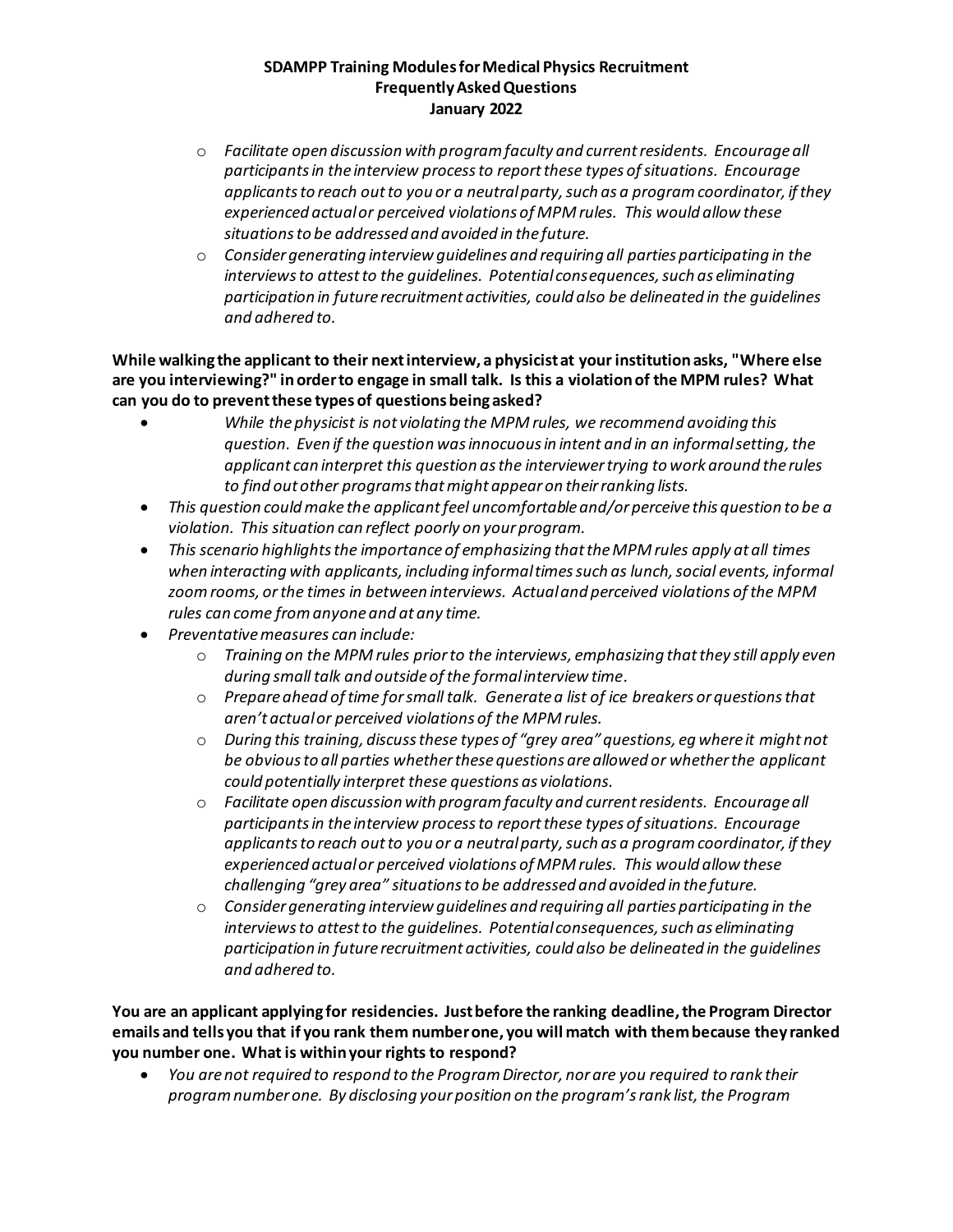*Director has violated MPM rules. Violations can be reported via the MPM website, AAPM STSC, and AAMP MMX.*

**You are an applicant applying for residencies. Just before the ranking deadline, the Program Director emails you to ask whether you still intend to rank them, since you had previously voluntarily told them during the interview that you would. What is within your rights to respond?**

- *You are not required to respond to the Program Director, nor are you required to change your rank list. By soliciting information from the applicant, the Program Director has violated MPM rules, despite the information being freely given by the applicant previously. Violations can be reported via the MPM website, AAPM STCC, and AAMP MPX.*
- *Both parties have the right to change their rank list at any time before the deadline. Even if you had previously indicated that you intend to rank the program, you can change your mind before the deadline.*

### **Are we allowed to send an email to candidates saying we intend to rank, but not give any info regarding actual rank position?**

• *The MPM rules allow programs and applicants to voluntarily disclose whether or not they intend to rank the applicant or program. However, they can't disclose the specific position of that applicant or program on their ranking list. Furthermore, information about ranking intent and position cannot be solicited by either party.*

**Following interviews, is it appropriate to make a phone call to the top ranked applicants to express strong interest? I hear that some programs do that, but I have been hesitant to make phone calls to stay away from any possible Match violation.**

- *The MPM rules allow programs and applicants to voluntarily disclose whether or not they intend to rank the applicant or program. However, they can't disclose the specific position of that applicant or program on their ranking list. Furthermore, information about ranking intent and position cannot be solicited by either party.*
- *If programs contact applicants, they can state whether they intend to rank the applicant or not. We recommend against going further to express a strong interest to the applicant. While it's not a direct disclosure of the applicants rank position, "strong interest"hints at being at the top of the list and can be a form of indicating the applicant's position. This type of communication can*  be perceived by the applicant as a violation. Furthermore, the applicant could feel pressure or *manipulation to change their ranking list in accordance. Several groups have recommended the elimination of these types of post-interview communication in order to reduce gaming of the match system and risk of post-interview violations*

### *[References:*

Hendrickson, K.R.G., Juang, T., Rodrigues, A. and Burmeister, J.W. (2017), Ethical violations and discriminatory behavior in the MedPhys Match. J Appl Clin Med Phys, 18: 336- 350. https://doi.org/10.1002/acm2.12135 *Antolak AAPM newsletter, Tom 2019 paper].*

**Your program has an internal applicantwho is not in the match, but your program is participating in the match. Your program matches with an applicant at the bottom of your ranking list. You want to offer the position to your internal applicantinstead. What should you do?**